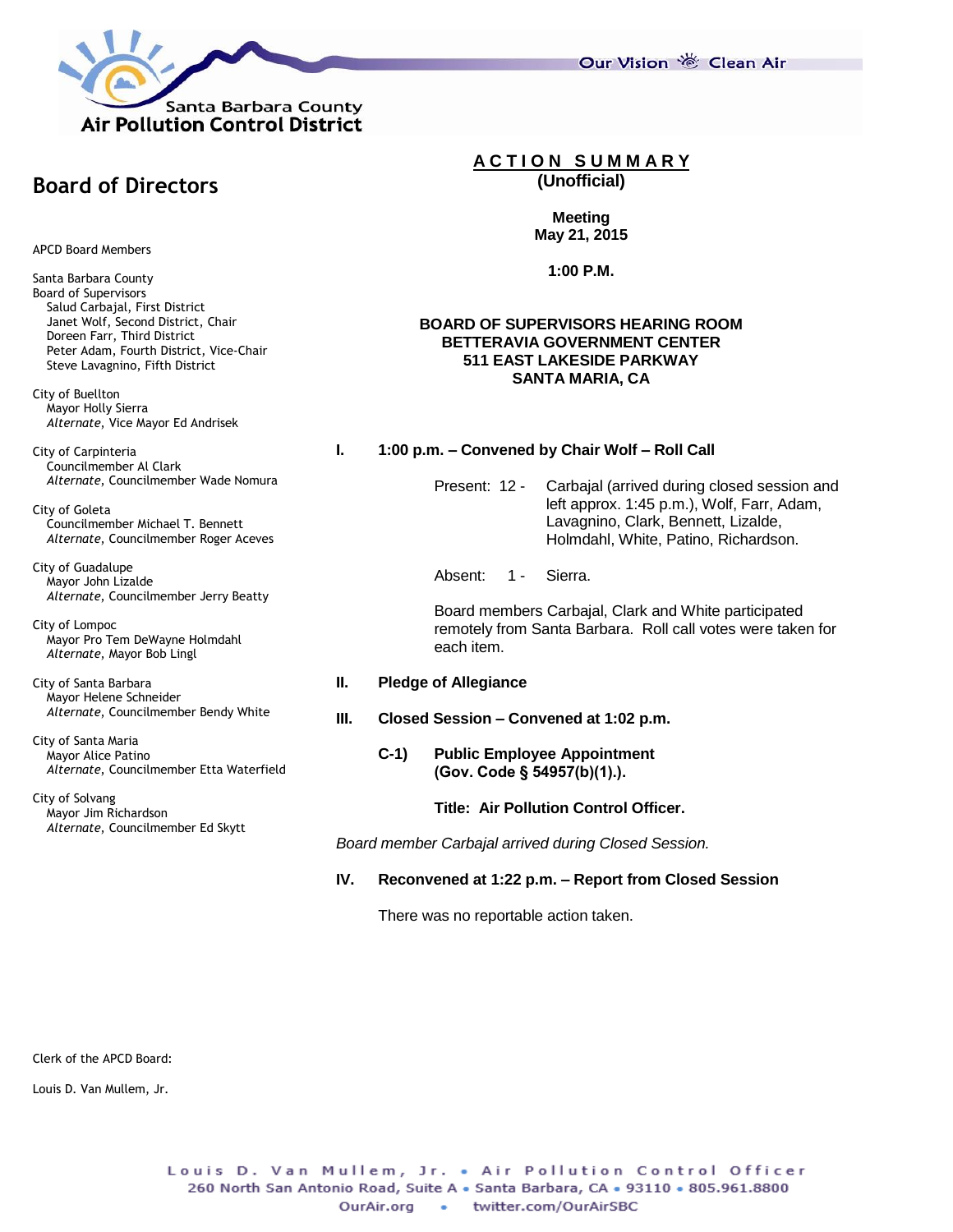## **V. Approval of minutes of the March 19, 2015 meeting.**

A motion was made by Board member Lavagnino, seconded by Board member Holmdahl that the minutes be approved. The motion carried by the following vote:

| Ayes: | 9 - Carbajal, Wolf, Adam, Lavagnino, Bennett, Lizalde, Holmdahl, Patino, |
|-------|--------------------------------------------------------------------------|
|       | Richardson.                                                              |

Noes: 0 - None.

Abstain: 3 - Farr, Clark, White.

Absent: 1 - Sierra.

# **VI. Approval of minutes of the April 16, 2015 meeting.**

A motion was made by Board member Lavagnino, seconded by Board member Richardson that the minutes be approved. The motion carried by the following vote:

Ayes: 10 - Wolf, Farr, Adam, Lavagnino, Clark, Bennett, Lizalde, Holmdahl, Patino, Richardson.<br>None. Noes: 0 -<br>Abstain: 2 -2 - Carbajal, White.

Absent: 1 - Sierra.

## **VII. Approval of minutes of the April 30, 2015 meeting.**

A motion was made by Board member Lavagnino, seconded by Board member Adam that the minutes be approved. The motion carried by the following vote:

| Aves:               | 8 - Adam, Lavagnino, Clark, Lizalde, Holmdahl, White, Patino, Richardson. |
|---------------------|---------------------------------------------------------------------------|
| Noes:               | 1 - Carbaial.                                                             |
|                     | Abstain: 3 - Wolf, Farr, Bennett.                                         |
| Absent: 1 - Sierra. |                                                                           |

# **ADMINISTRATIVE**

**Approved by vote on one motion. These items read only on request of Board members.**

#### **A-1) Receive and file the minutes from the October 29, 2014 meeting of the APCD Community Advisory Council.**

A motion was made by Board member Bennett, seconded by Board member Lizalde that this matter be received and filed. The motion carried by the following vote:

- Ayes: 12 Carbajal, Wolf, Farr, Adam, Lavagnino, Clark, Bennett, Lizalde, Holmdahl, White, Patino, Richardson.
- Noes: 0 None.
- Abstain: 0 None. Absent: 1 - Sierra.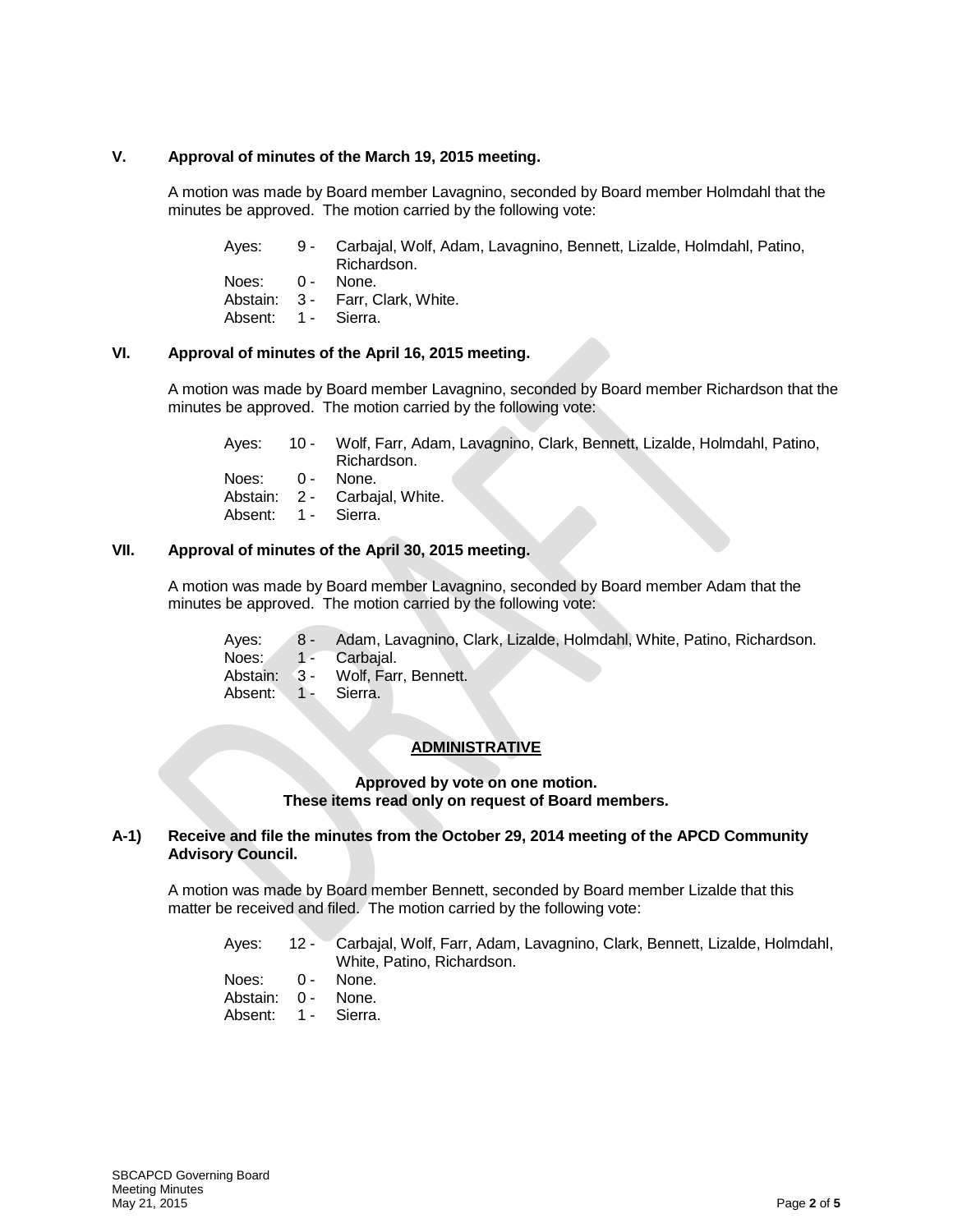#### **A-2) Receive and file the summary of the emission-reduction grant agreements approved by the Air Pollution Control Officer for the period of March 6, 2015 through May 7, 2015 in accordance with Board Resolution Number 02-16.**

A motion was made by Board member Bennett, seconded by Board member Lizalde that this matter be received and filed. The motion carried by the following vote:

Ayes: 12 - Carbajal, Wolf, Farr, Adam, Lavagnino, Clark, Bennett, Lizalde, Holmdahl, White, Patino, Richardson.

| Noes:    | ი - | None.   |
|----------|-----|---------|
| Abstain: | ი - | None.   |
| Absent:  | 1 - | Sierra. |

#### **A-3) Receive and file the summary of notices of violation issued and penalty revenue received during the months of March and April 2015.**

A motion was made by Board member Bennett, seconded by Board member Lizalde that this matter be received and filed. The motion carried by the following vote:

Ayes: 12 - Carbajal, Wolf, Farr, Adam, Lavagnino, Clark, Bennett, Lizalde, Holmdahl, White, Patino, Richardson. Noes: 0 - None. Abstain: 0 - None.

Absent: 1 - Sierra.

- **A-4) Receive and file the Fiscal Year 2013-14 Financial Audit which includes:**
	- **a) Fiscal Year 2013-14 APCD** *Comprehensive Annual Financial Report* **(CAFR), also containing the** *Financial Audit Report***;**
	- **b) The Independent Auditors'** *Report on Internal Control over Financial Reporting and on Compliance and Other Matters***;**
	- **c) The Independent Auditors'** *Report to the Board of Directors and Management***.**

A motion was made by Board member Bennett, seconded by Board member Lizalde that this matter be received and filed. The motion carried by the following vote:

| Aves:              | 12 - Carbajal, Wolf, Farr, Adam, Lavagnino, Clark, Bennett, Lizalde, Holmdahl, |
|--------------------|--------------------------------------------------------------------------------|
|                    | White, Patino, Richardson,                                                     |
| Noes: 0 - None.    |                                                                                |
| Abstain: 0 - None. |                                                                                |

Absent: 1 - Sierra.

#### **A-5) Consider recommendation of the APCD Hearing Board Nominating Committee to reappoint Dr. Francis Lagattuta, the medical representative, to the APCD Hearing Board for a threeyear term.**

A motion was made by Board member Bennett, seconded by Board member Lizalde to reappoint Dr. Francis Lagattuta to the medical position on the APCD Hearing Board for a three-year term. The motion carried by the following vote:

| Aves:           | 12 - Carbajal, Wolf, Farr, Adam, Lavagnino, Clark, Bennett, Lizalde, Holmdahl, |
|-----------------|--------------------------------------------------------------------------------|
|                 | White, Patino, Richardson,                                                     |
| Noes: 0 - None. |                                                                                |
| $\mathbf{A}$    |                                                                                |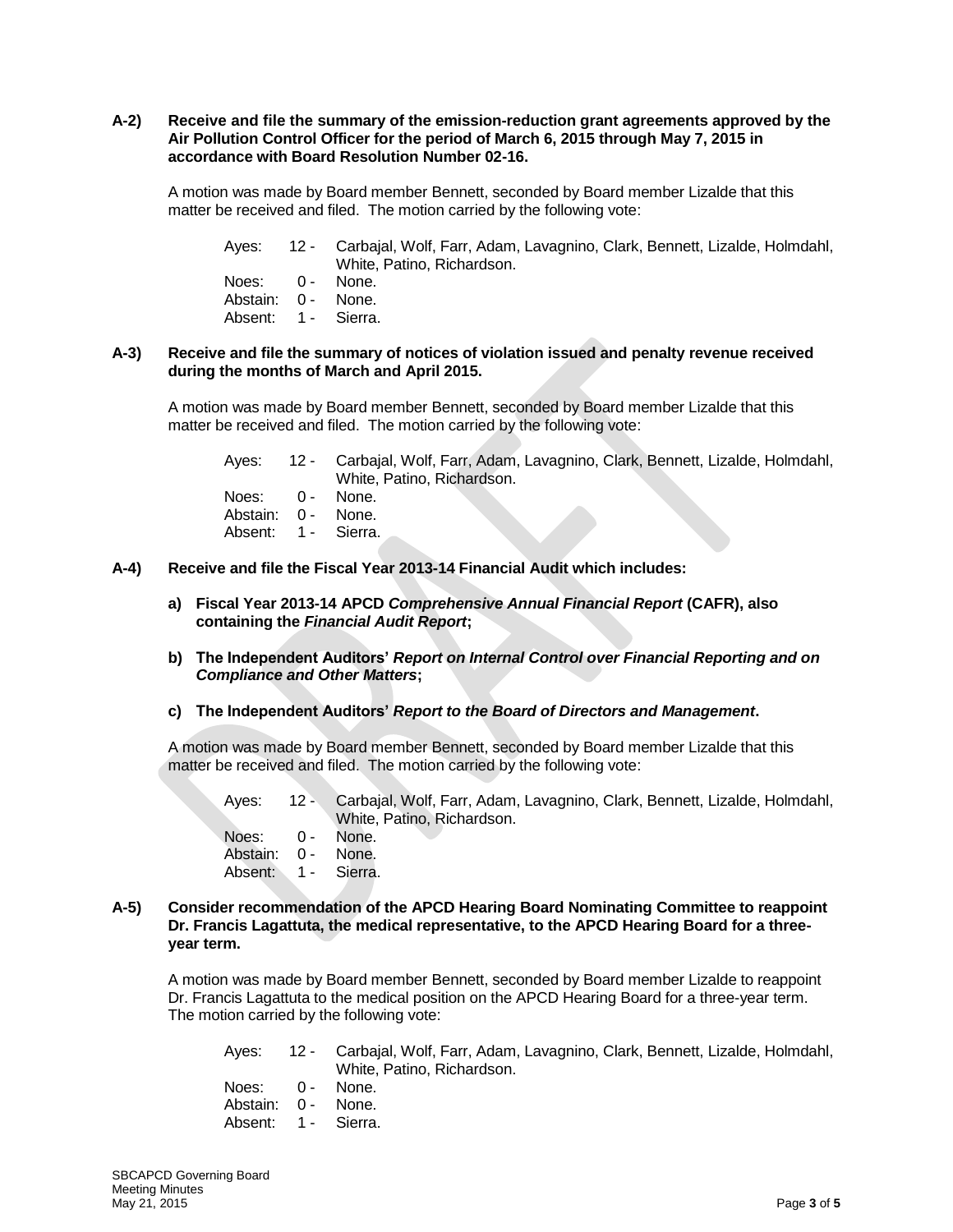#### **A-6) Consider recommendation of the APCD Hearing Board Nominating Committee to reappoint Donald Ward, a public representative, to the APCD Hearing Board for a three-year term.**

A motion was made by Board member Bennett, seconded by Board member Lizalde to reappoint Donald Ward to the public representative position on the APCD Hearing Board for a three-year term. The motion carried by the following vote:

- Ayes: 12 Carbajal, Wolf, Farr, Adam, Lavagnino, Clark, Bennett, Lizalde, Holmdahl, White, Patino, Richardson.
- Noes: 0 None. Abstain: 0 - None. Absent: 1 - Sierra.

**Persons desiring to address the APCD Board on any subject within the jurisdiction of the Board that is not included as part of the agenda must complete and deliver to the Clerk the "Request to Speak" form which is available at the Hearing Room entrance prior to the commencement of this comment period. Comments shall be limited to fifteen minutes, divided among those desiring to speak, but no person shall speak longer than three minutes.**

**PUBLIC COMMENT PERIOD**

Dave Van Mullem, Air Pollution Control Officer, gave the Board a briefing on the initial District investigation and potential air quality impacts of the May 19, 2015 oil spill at Refugio Beach.

# **DISCUSSION**

#### **1) Adopt and present a Resolution of Appreciation to Marc Moritsch upon the occasion of his retirement.**

A motion was made by Board member Adam, seconded by Board member Patino that this matter be approved. Adopted APCD Resolution No. 15-10. The motion carried by the following vote:

Ayes: 12 - Carbajal, Wolf, Farr, Adam, Lavagnino, Clark, Bennett, Lizalde, Holmdahl, White, Patino, Richardson.

- Noes: 0 None. Abstain: 0 - None. Absent: 1 - Sierra.
- **2) Hearing – Consider the Fiscal Year 2015-16 Proposed Budget as follows:** 
	- **a) Receive the Proposed Budget for Fiscal Year 2015-16;**
	- **b) Hold a public hearing to accept comments and provide direction to staff regarding changes desired by the Board; and**
	- **c) Schedule a budget adoption hearing for June 18, 2015.**

*Board member Carbajal left the meeting just before the motion.*

A motion was made by Board member Holmdahl, seconded by Board member Richardson that this matter be acted on as follows:

- a) Received the proposed budget for fiscal year 2015-16;
- b) Conducted a public hearing; and
- c) Scheduled a budget adoption hearing for June 18, 2015.